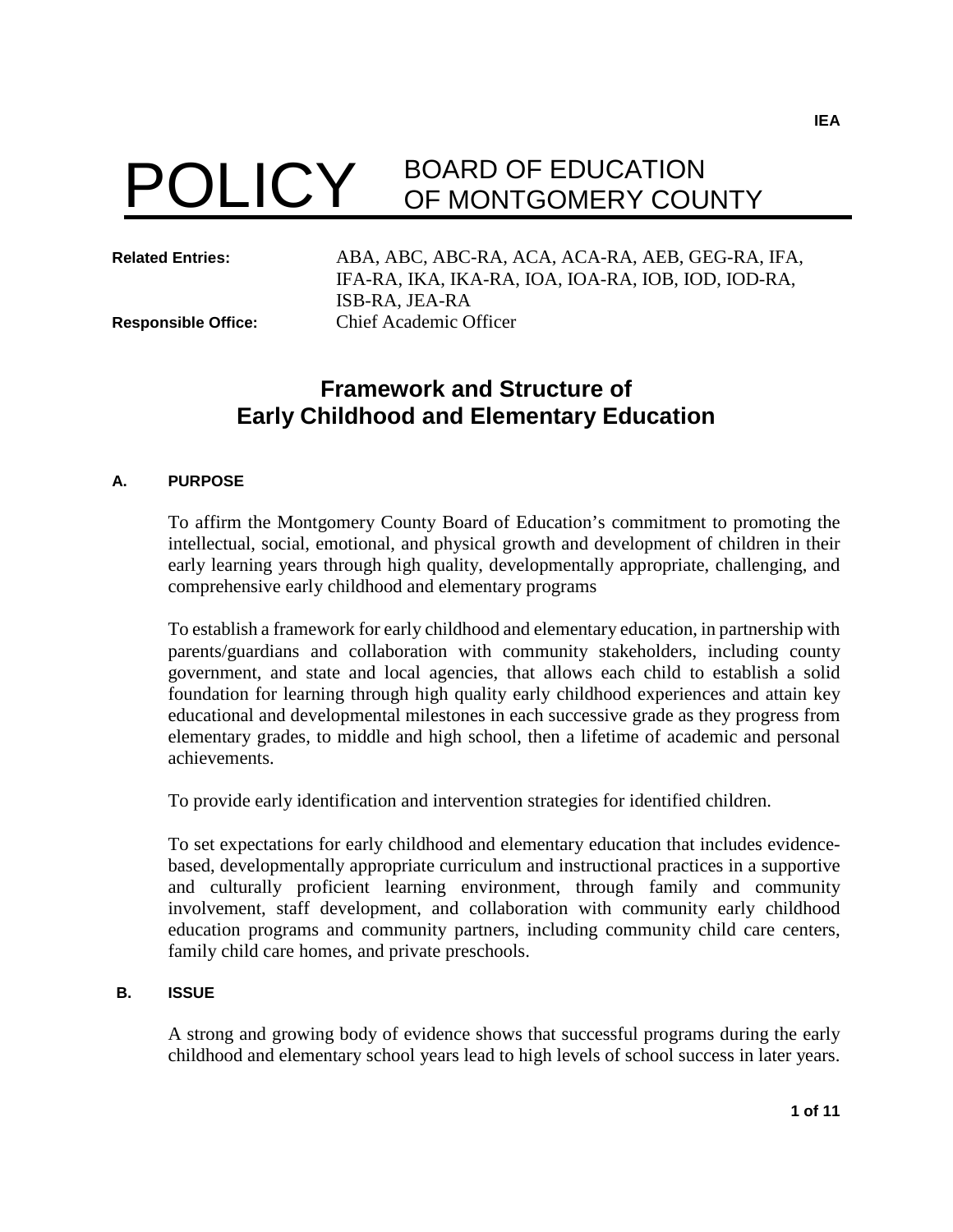The Board is committed to effectively utilizing county, state, and federal resources, along with community partners, to establish a continuum of essential services needed by young children and their families in order to identify children in need of services and facilitate student development, transition, placement, and program continuity at each stage of a child's development, from home, child care, or preschool to prekindergarten (pre-K), as appropriate, and from one elementary grade to another.

The Board collaborates with public and private agencies across Montgomery County to support children in the early years from birth to five years and prepares them for elementary school success as set forth in the Montgomery County Early Care and Education Strategic Plan.

Among these community partners, Montgomery County Public Schools' (MCPS') role in the meeting the educational needs of Montgomery County's diverse young learners is to provide early intervention and special education services for children who are not yet of kindergarten age who meet eligibility criteria pursuant to state and federal laws. Head Start and pre-K programs offer high-quality educational experiences to income-eligible children in order to prepare them with the foundational knowledge and skills necessary for school success in kindergarten and beyond. In addition, Judith P. Hoyer Early Child Care and Family Education Centers, or "Judy Centers," are state grant- and locally-funded early childhood and family learning centers which provide comprehensive early childhood services for children birth through age five.

MCPS also provides a variety of screening, early intervention, and special education services to children, from birth to eight years, through home and school-based programs and other area and central programs. Services are provided to children with a wide range of needs, including, but not limited to, speech/language, auditory, vision, orthopedic, and developmental delays.

The Board affirms the importance of the continuity provided by early childhood education programs for students in pre-K and kindergarten through Grade 3, and the important academic milestones for academic readiness that mark the transition from Grade 3 to the upper elementary grades.

Young children's unique developmental stages and characteristics must guide the implementation of the early childhood and elementary programs. Young children's thinking, learning styles, and view of the world are qualitatively different from older children and adults.

Although young children share similarities as a group, they differ remarkably from one another, and appropriate programming will be flexible enough to accommodate each one. Family background, language, culture, gender, personality, learning styles, interests, and abilities contribute to a child's individuality. Most children pass through the same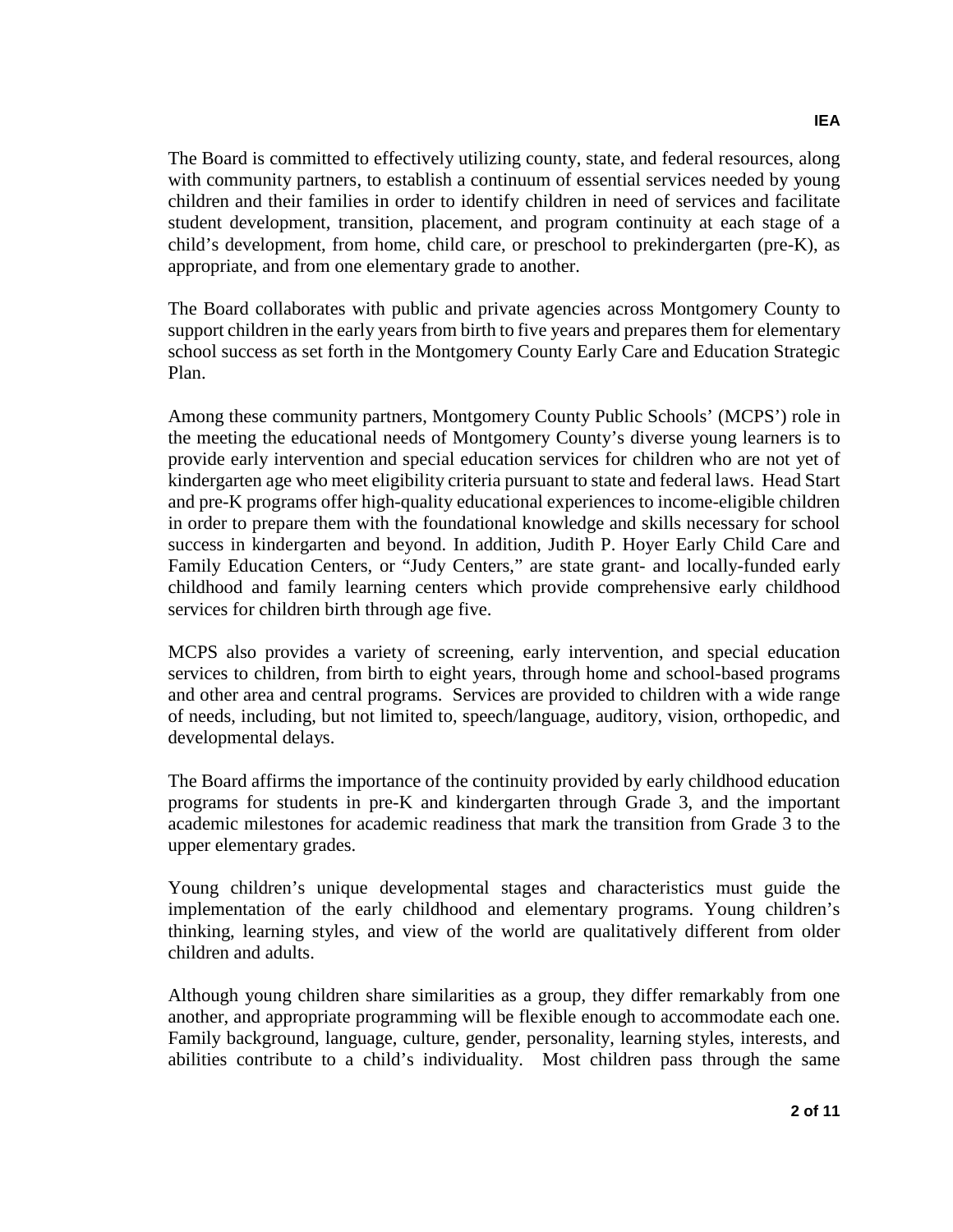sequence of developmental stages, but the pace of development varies from child to child. Moreover, development often does not proceed evenly. The cognitive, physical, social, and emotional levels of maturity may vary within the individual child.

The following elements are necessary for establishing and maintaining a rigorous instructional program that meets the needs of early childhood and elementary students: comprehensive curriculum and related assessments; a rigorous, differentiated instructional program; opportunities for purposeful play; committed staff and leadership that is appropriately certified, licensed or credentialed; a collaborative yet flexible organizational structure; and fully engaged parents/guardians and community stakeholders.

## **C. POSITION**

1. Early Childhood Program and School Culture

Each MCPS elementary school will develop a culture that promotes children's physical, intellectual, linguistic, emotional, and social development; personal integrity; self-confidence; social responsibility; mutual respect among all students; as well as motivation, and an eagerness to learn and excel, as follows:

- a) Encourage the natural curiosity and creativity of all young learners to actively explore, discover, and construct knowledge through intellectually challenging experiences, and interactions with an inviting, stimulating, and supportive learning environment that –
	- (1) encourages active engagement in learning through self-selection of materials and self-direction as appropriate,
	- (2) encourages constructive risk-taking and use mistakes as instructional tools, and
	- (3) provides young children with a continuum of time in which to learn.
- b) Maintain a well-managed, safe, and nurturing environment that encourages positive relationships among children and between adults and children.
- c) Provide daily activities for purposeful play and gross motor physical development, through age-appropriate classroom and play spaces.
- d) Use the outdoors and other opportunities outside the classroom as important environments for learning, on the playground, neighborhood walks, and field trips.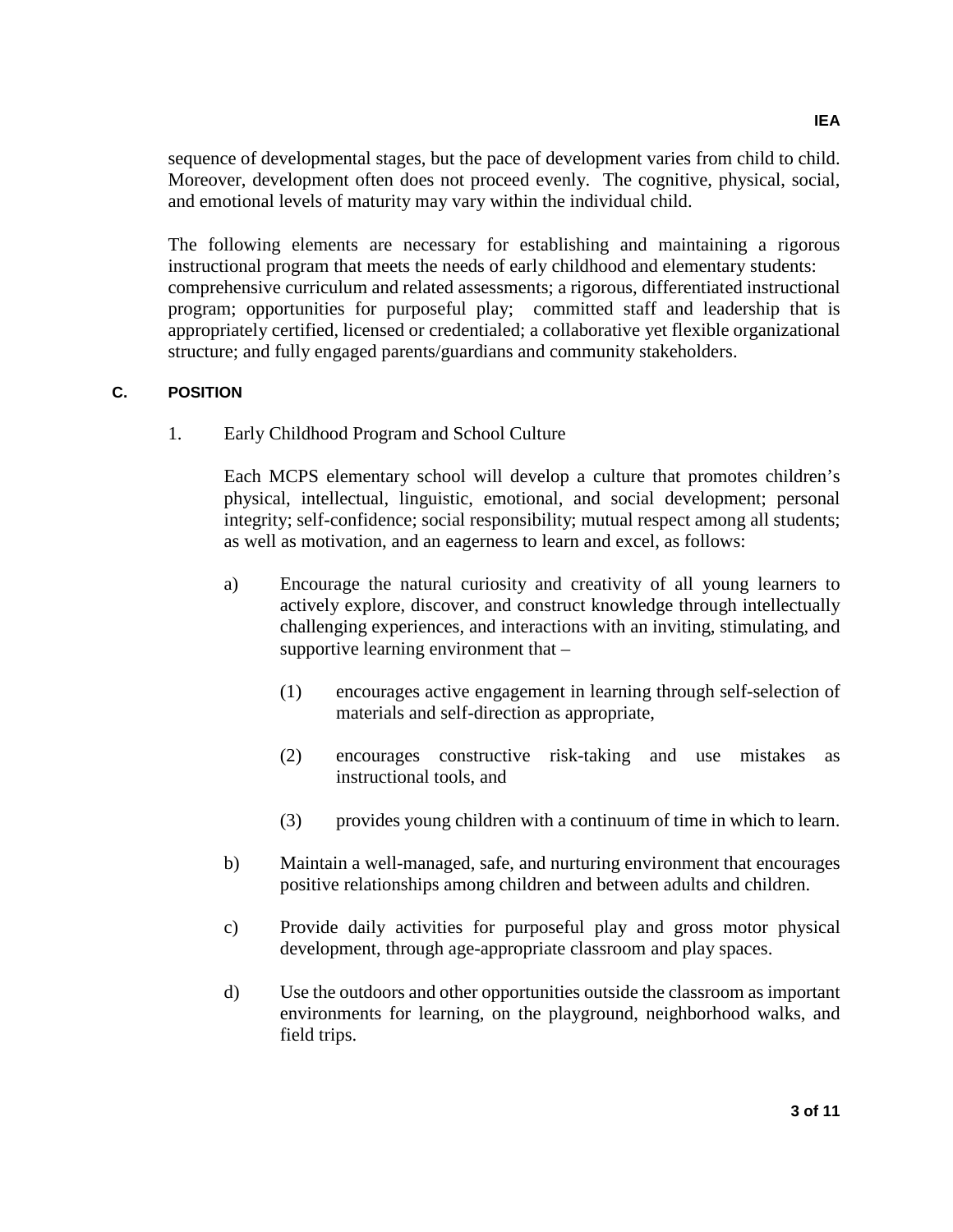- e) Recognize that parents/guardians are their child's first teachers, and welcome and acknowledge the unique contributions of parents/guardians and families to the child's growth and development.
- f) In alignment with Board Policy ACA, *Nondiscrimination, Equity, and Cultural Proficiency,* foster mutual understanding, respect, and cultural competence among students and staff without regard to an individual's actual or perceived personal characteristics as defined in Policy ACA.
- g) Provide a system of standards and expectations that promotes personal responsibility, integrity, and citizenship.
- h) View discipline as a developmental process, in alignment with Board Policy JGA, *Student Discipline*, respond to inappropriate student behavior in a timely and age-appropriate way that supports personal growth and learning opportunities for students, and administer school discipline in a way that keeps students within their regular school program to the greatest extent possible.
- i) Promote readiness, smooth transitions and progress of children from one grade level to another by encouraging teachers and other staff members to exchange pertinent information about each child's needs, learning styles, and attainment of developmental milestones.
- j) Facilitate communication in the languages spoken in the community, whenever feasible.
- k) Assist children to make the transition from home, family child care or child care centers, and preschool into the MCPS elementary program; support each child's development and academic achievement; and facilitate the critical partnership of families and schools in planning for and attaining the long-range educational goals for each student.
- l) Work to ensure that school programs and activities reflect the diversity of the school population and provide equitable access to all academic programs and school activities.
- 2. Curriculum, Instruction, and Assessment

MCPS's approach to curriculum, instruction, and assessment will meet the unique needs of each young learner while setting high expectations for all students. Teachers welcome and plan for students' wide range of abilities, developmental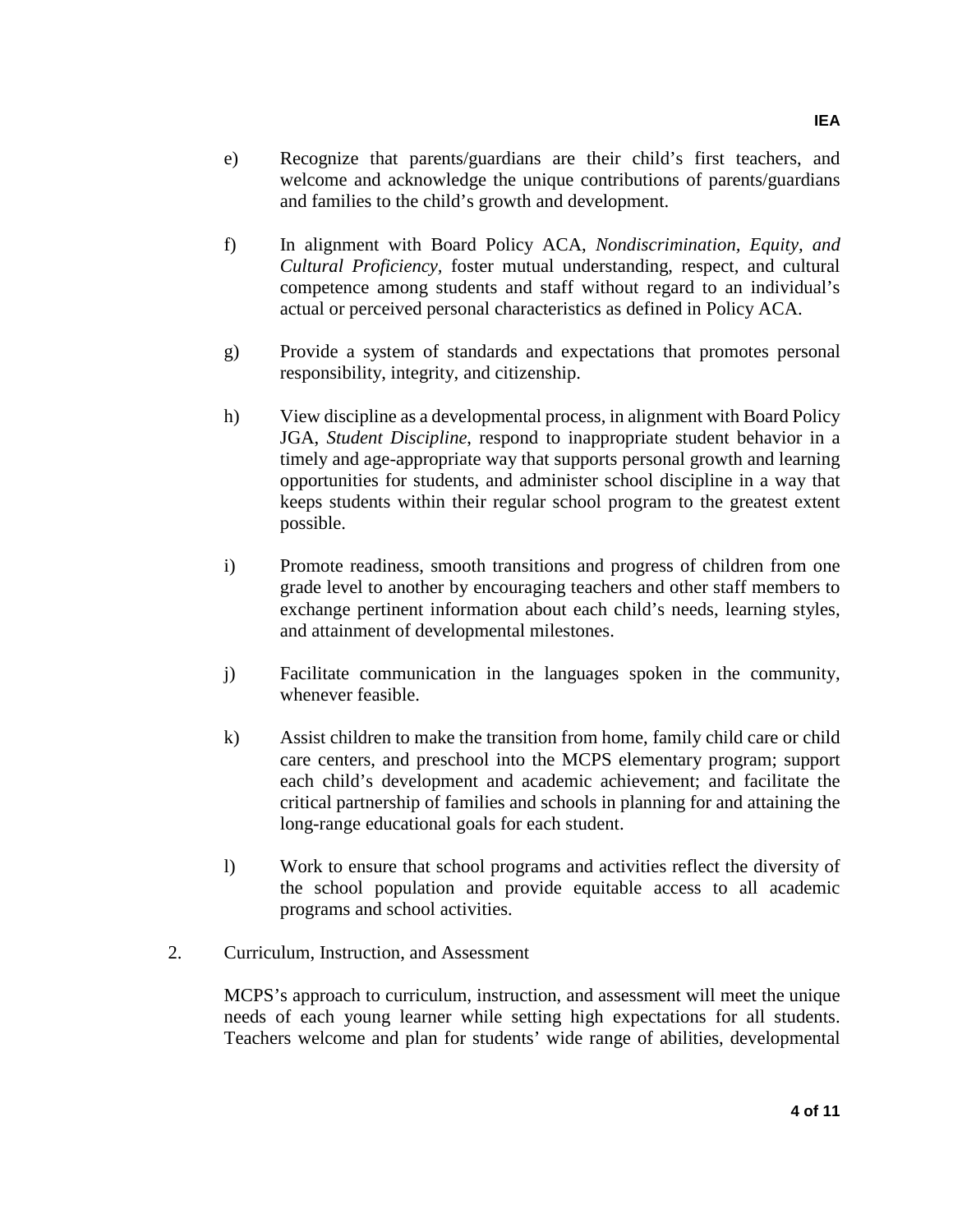levels, interests, backgrounds, learning styles and experiences, and provide manageable challenges to promote early successes that foster self-esteem.

- a) Student achievement depends on the implementation and provision of a consistent curriculum that addresses the needs of the whole child. The early childhood and elementary school curriculum will be consistent with Board Policy IFA, *Curriculum,* and MCPS Regulation IFA-RA, *Curriculum,* and will include the following:
	- (1) The written curriculum, as presented in the curriculum framework and in the curriculum guides
	- (2) The taught curriculum, including reading/language arts, math, social studies, science, art, music, and physical education, as implemented by teachers with students
	- (3) The learned curriculum, as demonstrated by assessments of student performance
	- (4) The ongoing professional development needed to ensure consistent implementation, monitoring, and supervision
	- (5) The monitoring of curriculum implementation by teachers, administrators, and central services staff
- b) Instructional practices will incorporate a variety of methods, strategies, and resources that encourage students to be active and engaged learners. Such practices will align with relevant Board policies and MCPS regulations, including, but not limited to, Board policies IKA, *Grading and Reporting;* IOA, *Gifted and Talented Education;* IOD, *Education of English Language Learners;* and IOB, *Education of Students with Disabilities;* and MCPS Regulation IHB-RA, *School Academic Grouping Practices.* 
	- (1) Technology will be integrated into the curriculum as well as instruction and assessment to build or strengthen students' interest and skills in the use of technology.
	- (2) Programmatic and instructional decisions will be based on the analysis of student performance data in relation to established standards.
	- (3) Differentiated instructional practices will include acceleration, supports for improving student performance, enrichment, and other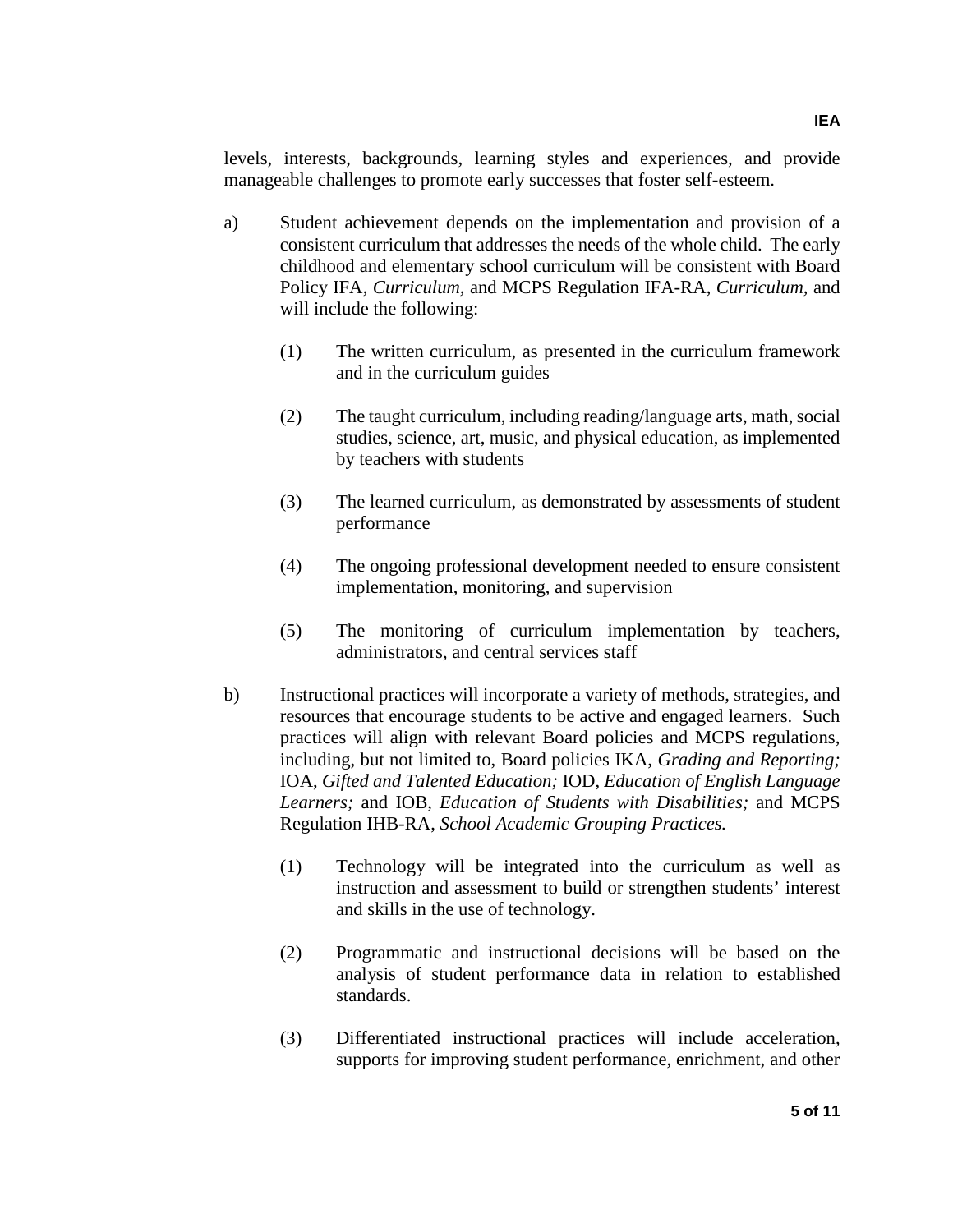strategies as needed to help students to meet their academic potential. Such practices will address learning styles as well as physical, social, and emotional differences among students.

- (4) In both the planning and implementation of instruction, early childhood and elementary programs will utilize the unique skills of staff members in general education, special education, education of English language learners, and other disciplines and supports integral to the comprehensive educational program.
- (5) Instructional practices should
	- (a) adapt materials and equipment, when necessary to meet the developmental needs of a child,
	- (b) emphasize the use of hands-on activities, children's life experiences, concrete materials, and manipulatives,
	- (c) give children choices and the opportunity to initiate activities,
	- (d) recognize play (both planned and spontaneous) as a valuable means for children to learn and develop,
	- (e) assure that opportunities are provided that help children develop initiative, responsibility, confidence, and independence,
	- (f) provide leadership opportunities for children, and
	- (g) create a language-rich environment that builds literacy and infuses all learning tasks and activities with opportunities for children to understand and use language with adults and peers.
- c) Assessment

Board Policy IKA, *Grading and Reporting,* sets forth assessment practices as an essential aspect of the instructional cycle.

(1) Teachers use pre-assessments, formative assessments, and summative assessments to communicate achievement to parents/guardians and students; plan and deliver instruction to meet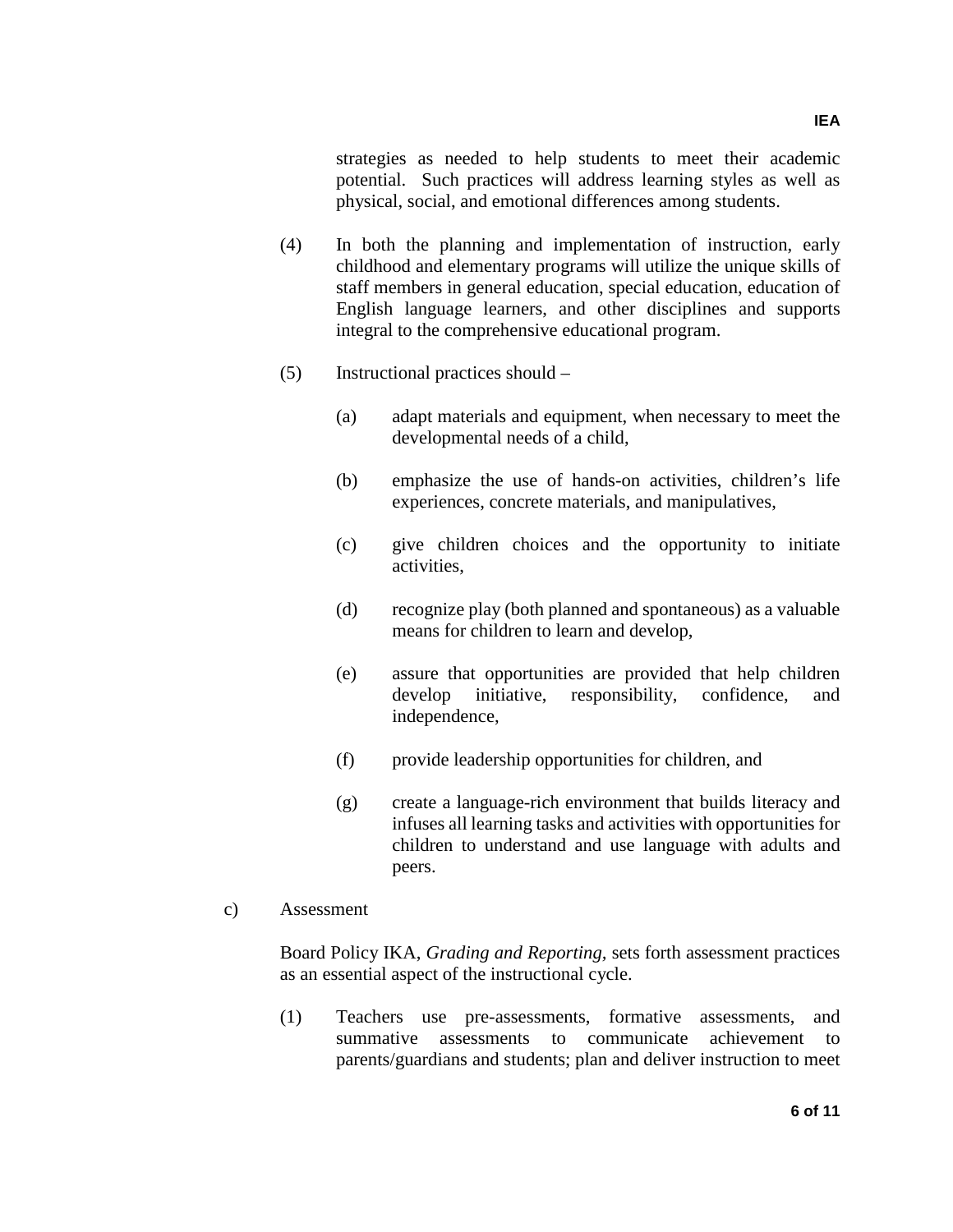learning goals; provide prompt appropriate interventions; provide timely feedback to students on their performance; and offer additional opportunities for students to learn and demonstrate learning.

- (2) A comprehensive assessment program, which is aligned with county, state, and national standards, includes the following:
	- (a) Representation of a student's performance on a variety of measures over time.
	- (b) An opportunity for students to demonstrate proficiency through a variety of methods.
	- (c) Meaningful feedback on student achievement to students and parents/guardians.
	- (d) Clear and timely communication to parents/guardians and students as to the grading criteria.
	- (e) Consistency within and among schools.
- (3) Reteaching and reassessment enhance student learning and provides focused instruction to meet individual student needs.
- 3. Organizational Structure
	- a) The organizational structure of a high-achieving early childhood and elementary school program –
		- (1) effectively utilizes county, state, and federal resources to establish a continuum of essential services to provide the continuity needed by young children and their families, in close communication and collaboration with community child care providers, partner agencies, and other community service providers,
		- (2) optimizes time for learning, and
		- (3) identifies children in need of services and facilitates student transition, placement, and program continuity at each stage of a child's development, from home, child care, or preschool to pre-K, as appropriate, and from one elementary grade to another.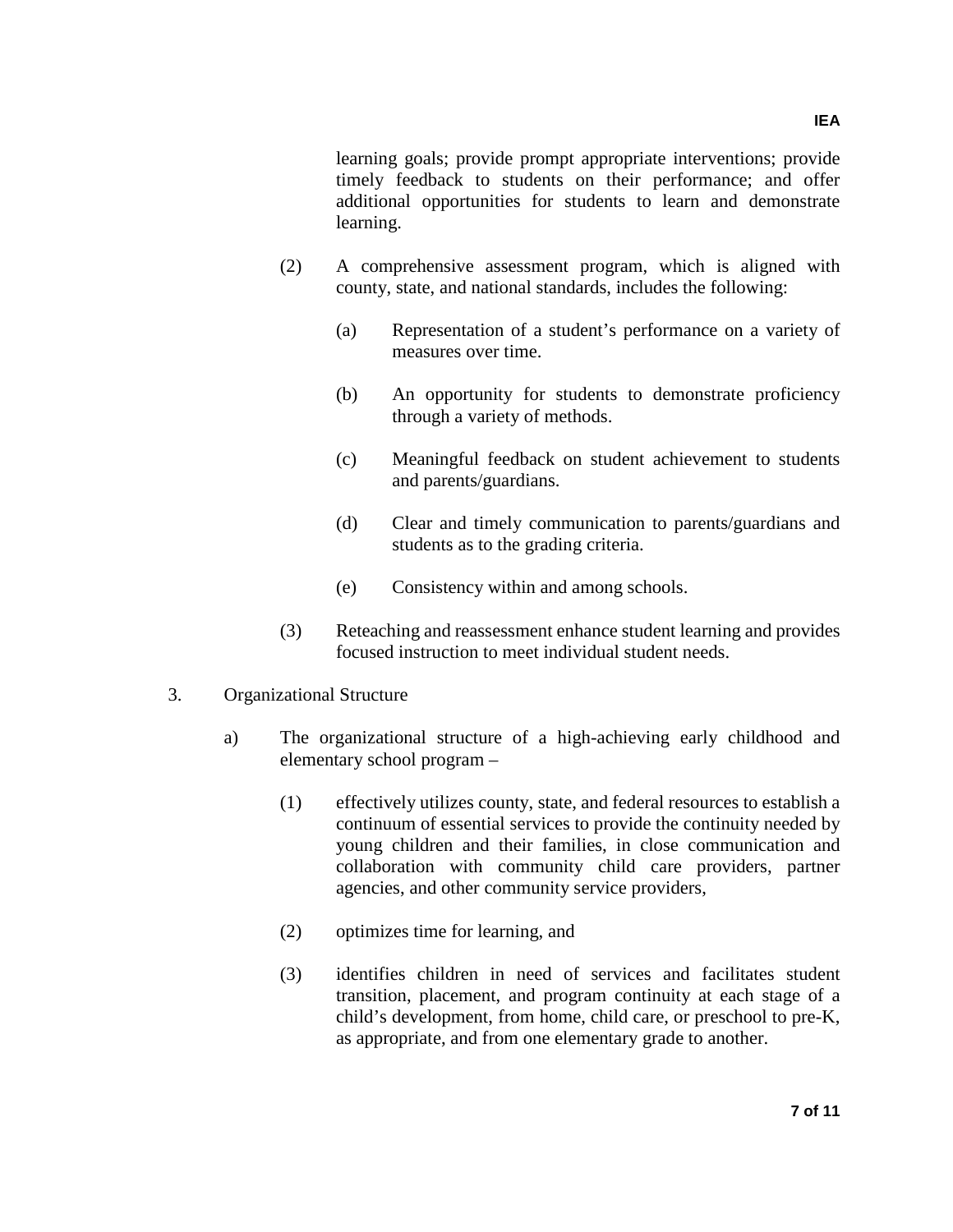- b) Effective, flexible, and collaborative organizational structures shall include–
	- (1) public understanding of the importance and availability of quality early childhood programs and services and effective outreach, which includes building relationships with families of students eligible for early intervention services and programming,
	- (2) opportunities for MCPS teachers to collaborate across grade-level teams and subject areas, and communicate among special education and general education program staff,
	- (3) opportunities for staff to meet with parents/guardians to discuss student progress,
	- (4) effective identification, intervention, and enrichment programs,
	- (5) adequate time for instruction in all curricular areas,
	- (6) a comprehensive education program that prepares students to attain key educational and developmental milestones in each successive grade as they progress from the elementary grades through middle and high school.
- c) Class sizes and student-adult ratios are assigned to the elementary classes with full recognition of the importance of young children's need to have easy and frequent access to an adult for –
	- (1) supporting cognitive or emotional development,
	- (2) promoting adult-to-child and child-to-child interaction,
	- (3) individual and small group learning experiences, and
	- (4) differentiated support for highest needs schools.
- 4. Leadership and Planning

Administrators, teachers, and support services staff increase their knowledge, skills, and capacity to continuously improve the teaching and learning process. At the program and school level, there must be processes in place for –

a) monitoring and communicating the program, school or classroom's vision,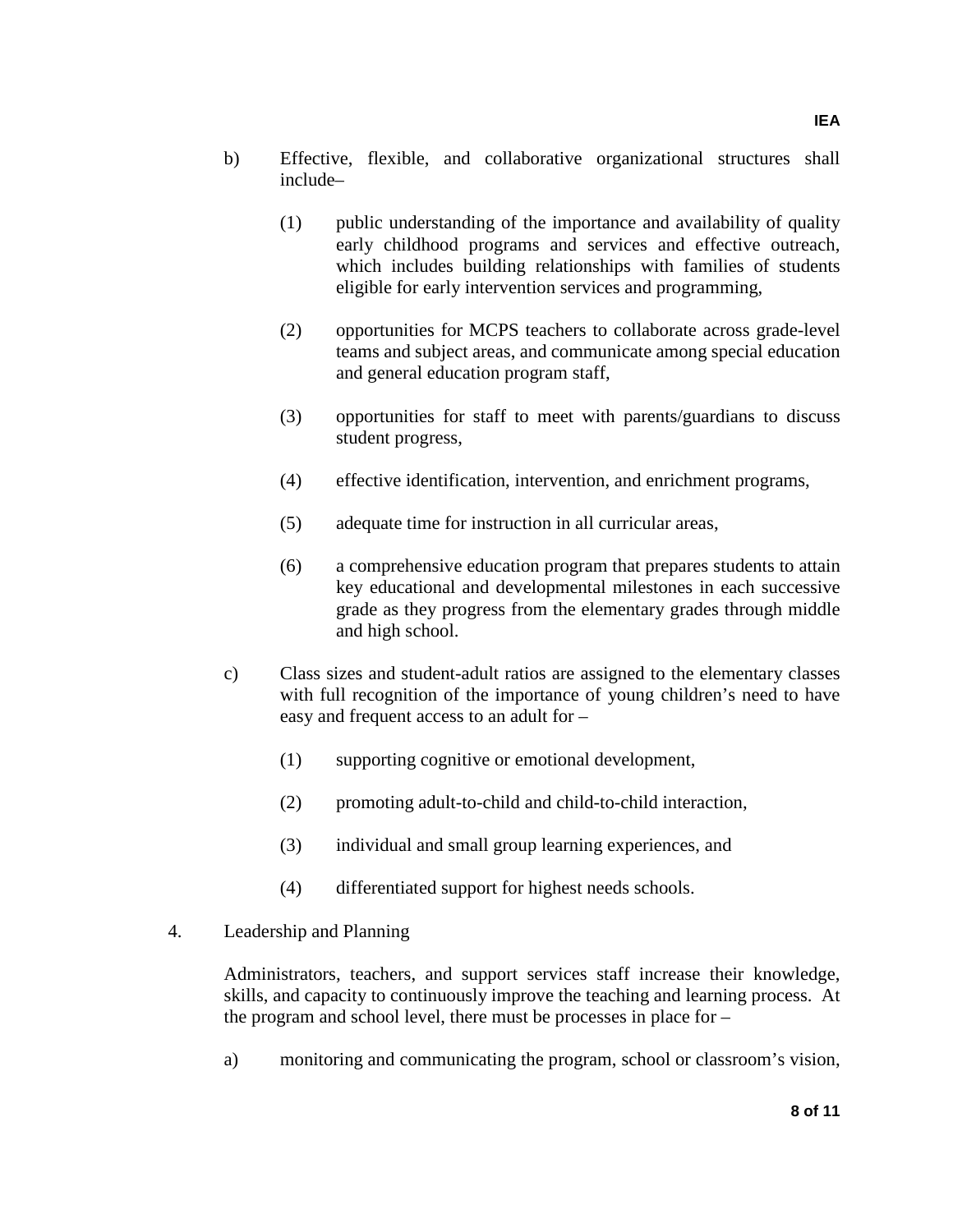mission, goals, and action plans,

- b) working with stakeholders to help create a vision and implement strategies that will support a high-performing organization focused on continuous improvement,
- c) identifying potential leaders to participate in professional growth opportunities designed to enhance the teaching and learning process, and
- d) building internal capacities that strengthen the program and school staff's ability to meet its vision, goals, and action plans and to establish high expectations for all learners.
- 5. Parent/Guardian and Community Engagement and Communication

Consistent with Board Policy ABA, *Community Involvement;* Policy ABC, *Parent and Family Involvement;* and MCPS Regulation ABC-RA, *Parent and Family Involvement,* parents/guardians and community members are critical partners in the social and intellectual development of children. The interrelatedness of the roles of family and school requires a partnership involving communication and shared decision-making. This partnership promotes –

- a) communication and outreach that assist families and children in the transition of children from home, child care, family day care, or preschool, as appropriate, into and through the MCPS elementary program,
- b) opportunities for families to increase their children's ability to succeed in school and in life,
- c) frequent two-way communication between families and schools to provide information and solicit feedback regarding an individual child's progress, as well as local school and systemwide policies, regulations, programs and practices,
- d) collaboration with stakeholders within the community such as local businesses, community organizations, institutions of higher education, and other agencies such as libraries to support early academic achievement, and
- e) varied opportunities for families and community members to be involved in early childhood and school programs, projects, activities, and events with children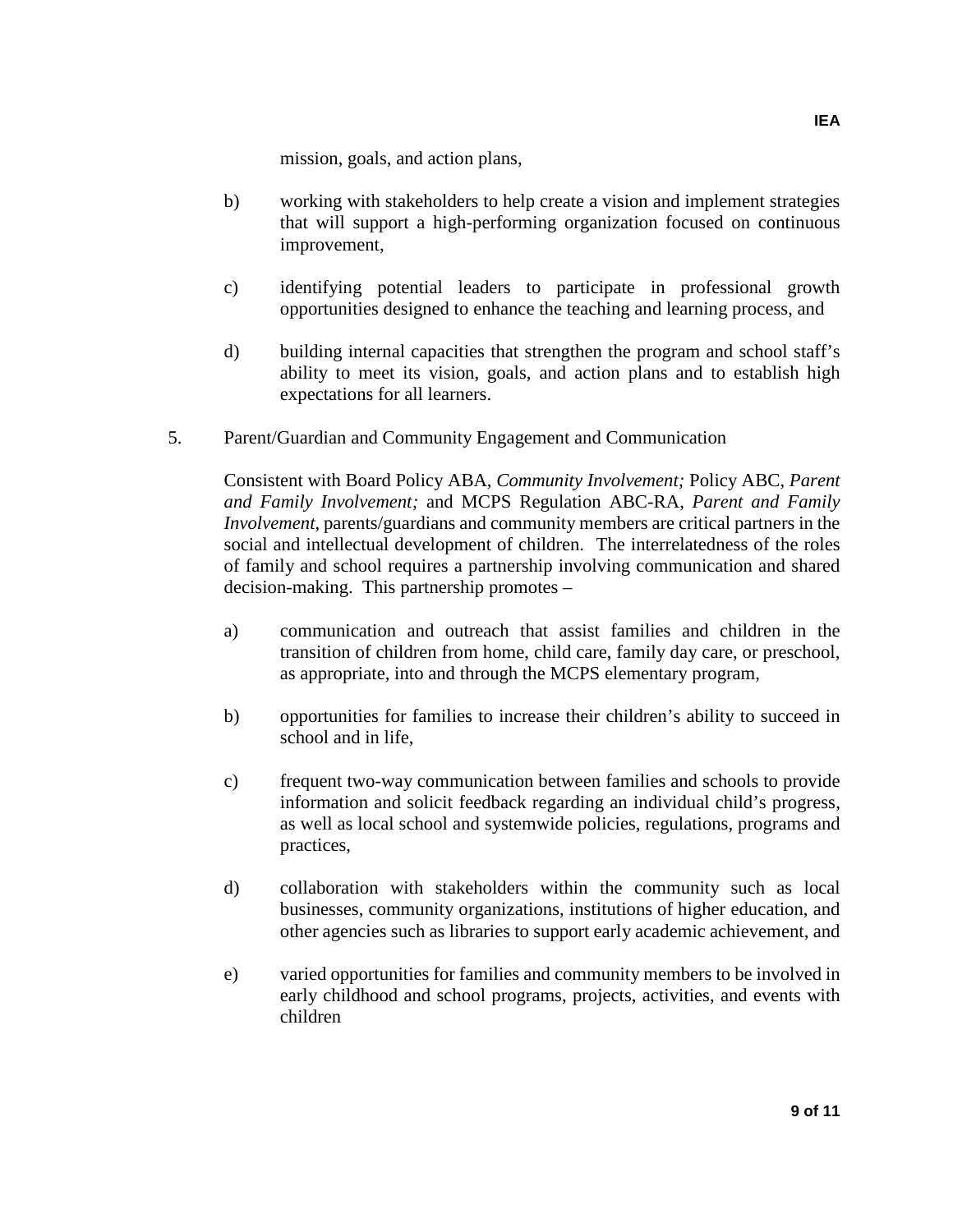6. Human Resources and Professional Development

MCPS recruits, employs, and retains early childhood and elementary school staff members who possess the knowledge, skills, and content expertise required to meet the needs of all young children.

- a) Staff members are
	- (1) knowledgeable about the developmental characteristics of young children,
	- (2) committed to the concept that all children can learn and succeed, and
	- (3) skilled at developing positive relationships with students and parents/guardians and engaging them in the learning process.
- b) Staff members communicate high expectations for all students.
- c) In alignment with Board Policy ACA, *Nondiscrimination, Equity, and Cultural Proficiency*, MCPS will take positive steps to eliminate structural and institutional barriers to recruiting, hiring, retaining, and promoting a diverse workforce.
- d) Staff selection considers the individual needs of each program and school.
- e) Ongoing professional development for program and school staff and administrators –
	- (1) deepens their knowledge of early childhood development, curricular content, appropriate uses of technology, and the delivery and differentiation of instruction, and
	- (2) provides effective strategies for communicating with and engaging all parents/guardians to promote increased achievement of children.

## **D. DESIRED OUTCOMES**

High-quality, comprehensive early childhood and elementary programs that allow each child to establish a solid foundation through challenging early childhood and elementary experiences and to attain key educational and developmental milestones in each successive grade as they progress from elementary grades, through middle and high school, then onto a lifetime of academic and personal achievements